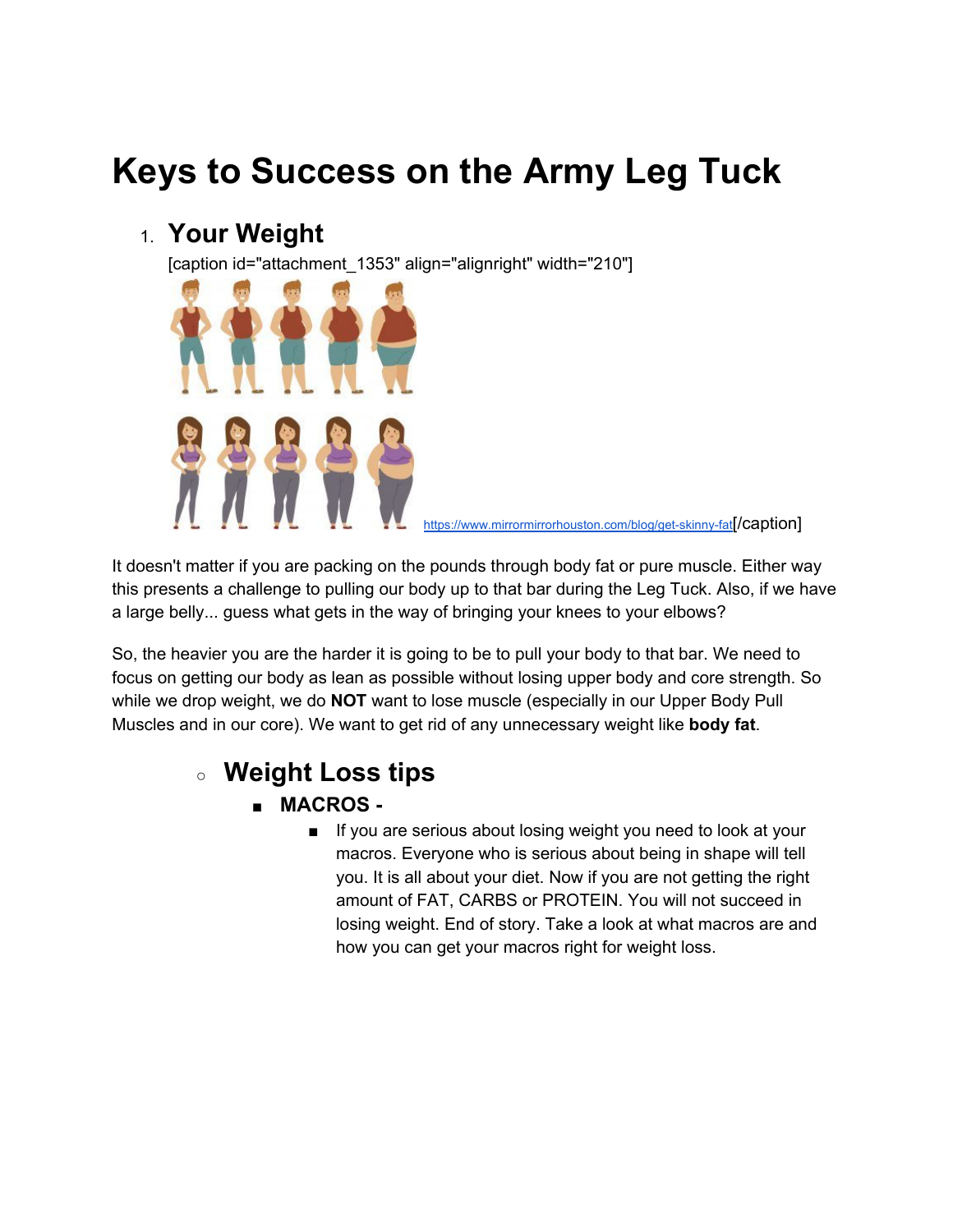- You will need to figure out what works best for you. I personally see the best results with a higher Protein percentage and a lower Carb percentage.
- $\blacksquare$  My personal macros = 2,000 calories
	- Protein = 220 grams **= 44%**
	- Fat = 75 grams **= 34%**
	- Carbs = 110 grams **= 22%**
- Recommended % intake for each Macro:
	- 45–65% calories from **carbs**
	- 20–35% calories from **fats**
	- 10–35% calories from **proteins**
- If you need help with your personal macros just email me at Armycombatfitness@gmail.com
- **Burn more calories than you eat -**
	- Sounds simple but you need to realize that you can only go into a 500-750 calorie deficit each day if you want to **lose weight and keep muscle.** This means plan on losing about **1 pound - 1.5 pounds a week**. That is if you stick to your Macros everyday without missing one day.

### ■ Stop drinking alcohol.

[caption id="attachment\_1344" align="alignright" width="121"]



### [health24.com\[](http://health24.com/)/caption]

NO ONE knows more than me. Alcohol can messed up a lot more than your macros and calorie deficit. Alcohol not only stops your body from repair but also SHUTS DOWN your METABOLISM. So if you want to lose weight and put on muscle... I would highly recommend cutting out the booz. You cant get "wastey face" every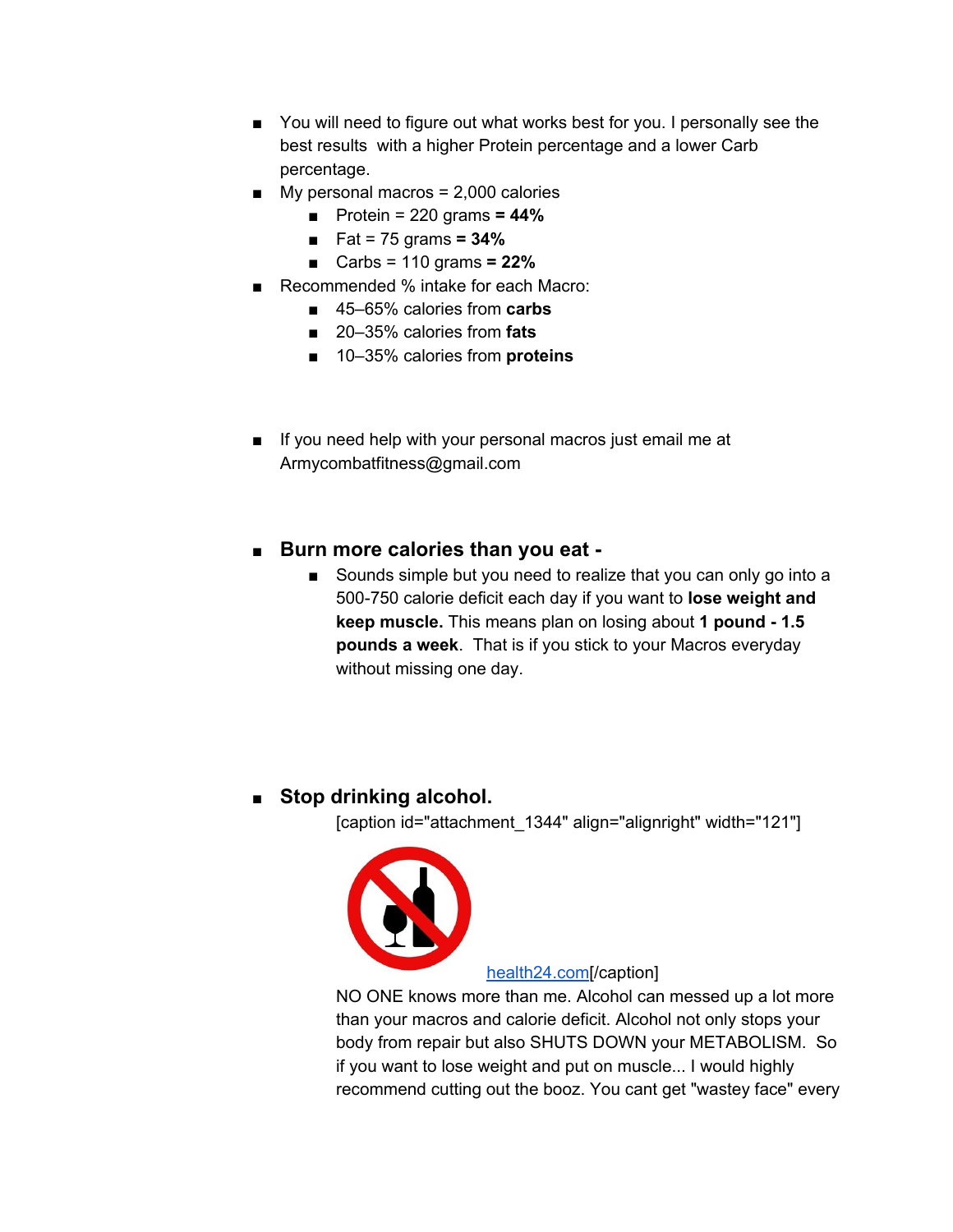

### [https://pin.it/lgr6hfv3ai3c2w\[](https://pin.it/lgr6hfv3ai3c2w)/caption]

#### ■ As we all know the **OLD ARMY was all about Sit Ups and Pushups**.

Think about Basic Training how many Pushups did you do? You did so many your head would spin trying to figure it out. Now how many pull ups did you do? May take a second to figure out but you probably did about 5-10 a week when you performed muscle failure 2 times a week, once a week you would be on the pull up bars.[caption id="attachment\_1410" align="alignright"

weekend and wonder why you're not getting results. It may not be



### Steven [Suyman](https://www.pinterest.com/juanstevensuyma/)[/caption]

Once you got into the real Army, how many did you do? Maybe 5-10 a month?

This is what the Army is trying to stop. They want a **well rounded combat athlete**. So if you continue reading below you will find out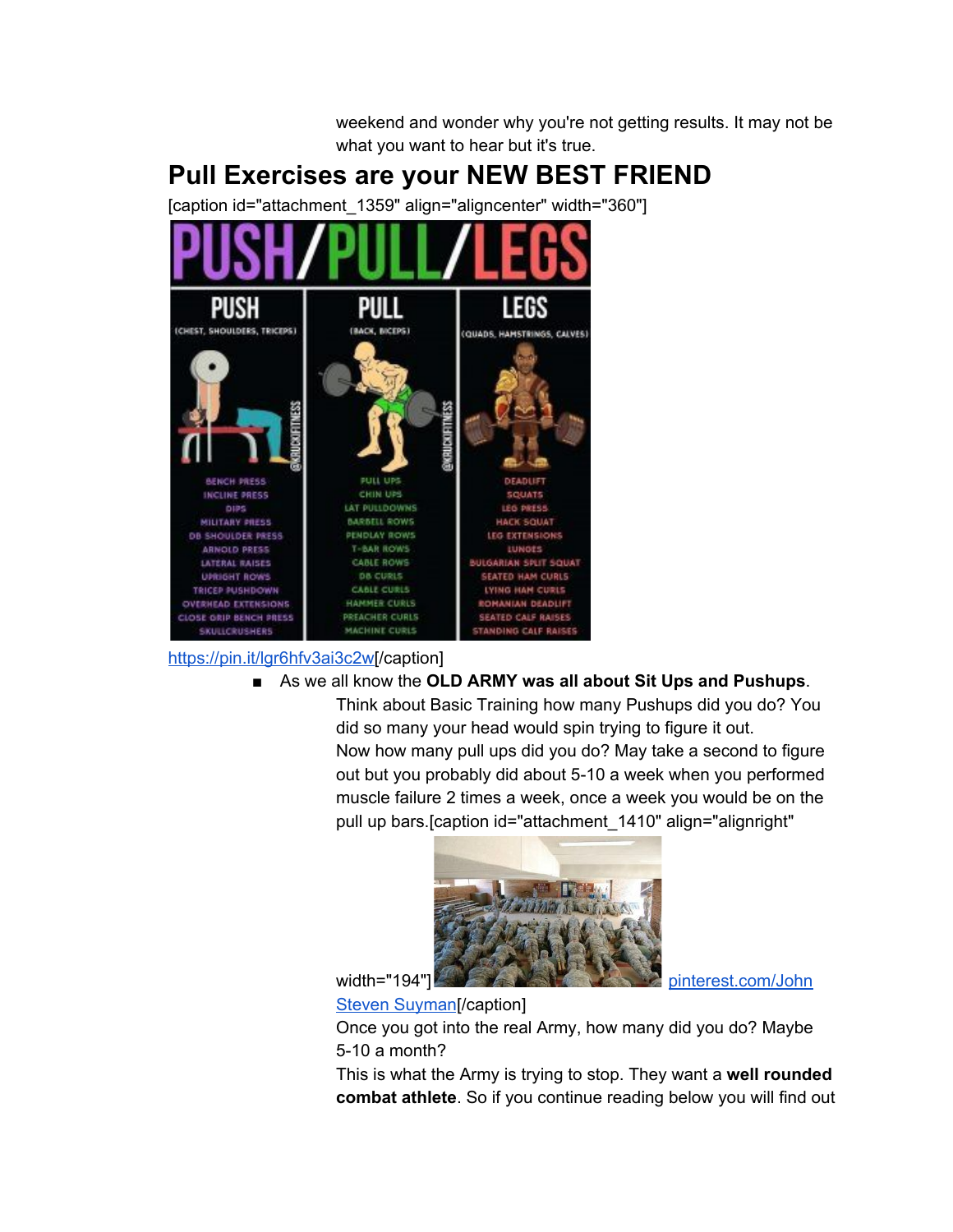what muscles are labeled **"Pull-Muscles"**, Exercises to perform to make these "Pull-Muscles" strong and **4 Progressive Workouts to help you kill it on the Leg Tuck Event.**

# **Progression is KEY:**

- 1. **Where are you at?**
	- You need to understand where you are at. Can you do 2 reps under control? Can you do 10 reps? No Reps? Wherever you are at it, DOES NOT MATTER! **You can and you will get stronger**. You just need to start **NOW**.
- 2. **Don't Quit on yourself**
	- You need to understand just because you can NOT do a single Leg Tuck right now, does not mean you can't do multiply reps a months from now.
- 3. **Plan of action and stick to it!**
	- You need to PROGRESSIVELY get you body lighter and get your Pull/Core Muscles Stronger. It that simple. Follow the Leg Tuck Program below and you will be getting multiple reps guaranteed.

# **Muscles of the Leg Tuck**



Upper Body Muscles of the Leg Tuck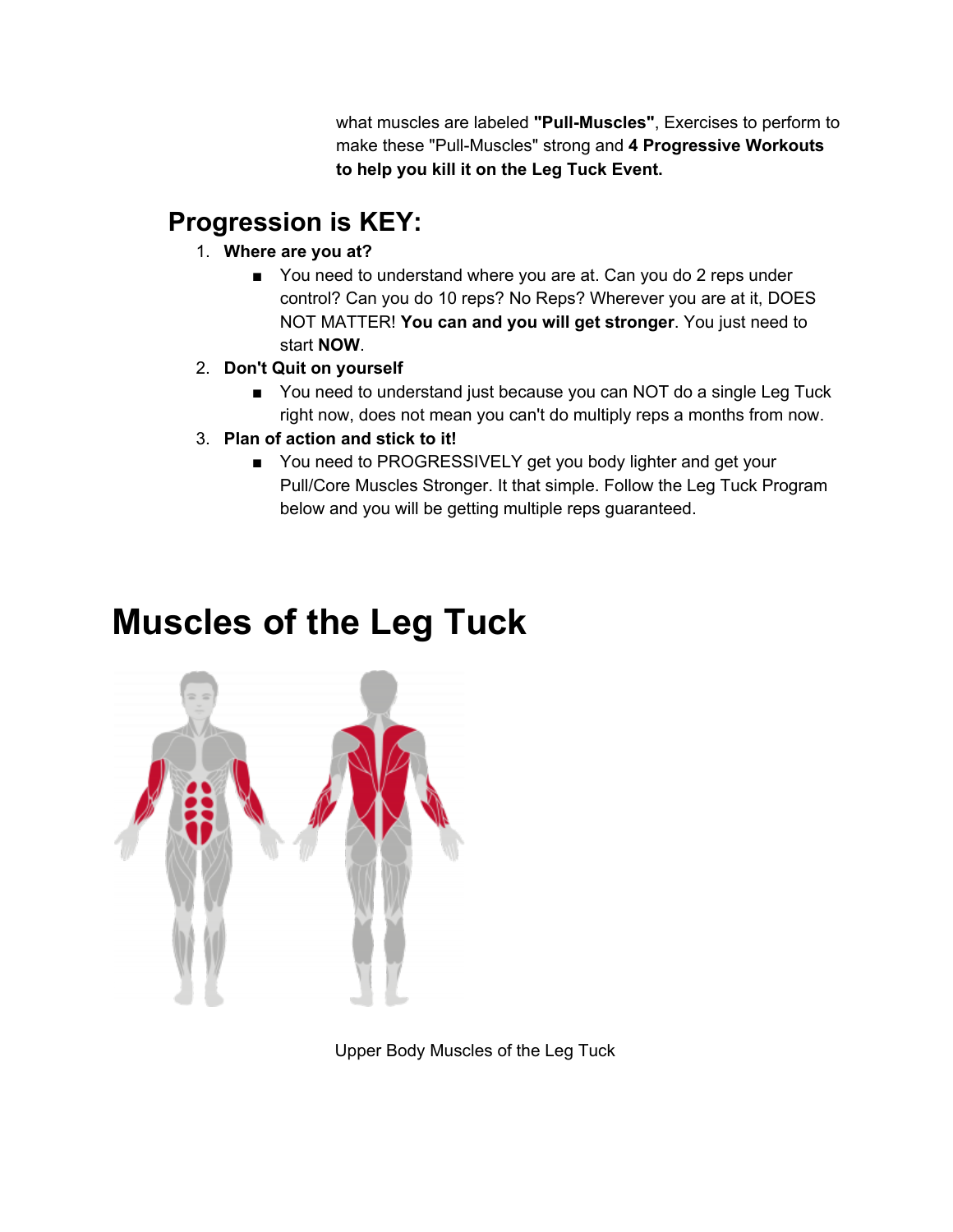#### <https://imgbin.com/download-png/1bX4LWmk>

#### **IN GENERAL**

**Female Soldiers** will tend to have a much stronger lower body than upper body and this is why we see many females struggle with the Leg Tuck Event.

**In male Soldiers** we see a lot of Leg Tuck failures due to the lack of strength in the Pull Muscles (Lats, Rear Deltoids and Biceps) and Over-Strength in the Push Muscles (Chest, Front Deltoids and Triceps). Meaning a lot of males are doing too many push ups, bench presses etc. and not enough pull ups or chin ups in the gym or at PT.

#### **Lets learn about the muscle we need to concentrate on:**

### 1. **Upper Body Pull Muscles**



### **Biceps**

Due to the Alternate grip used on the Leg Tuck. The biceps will be one of the main muscles that will be used to pull you body up to the bar.

### **Latissimus Dorsi**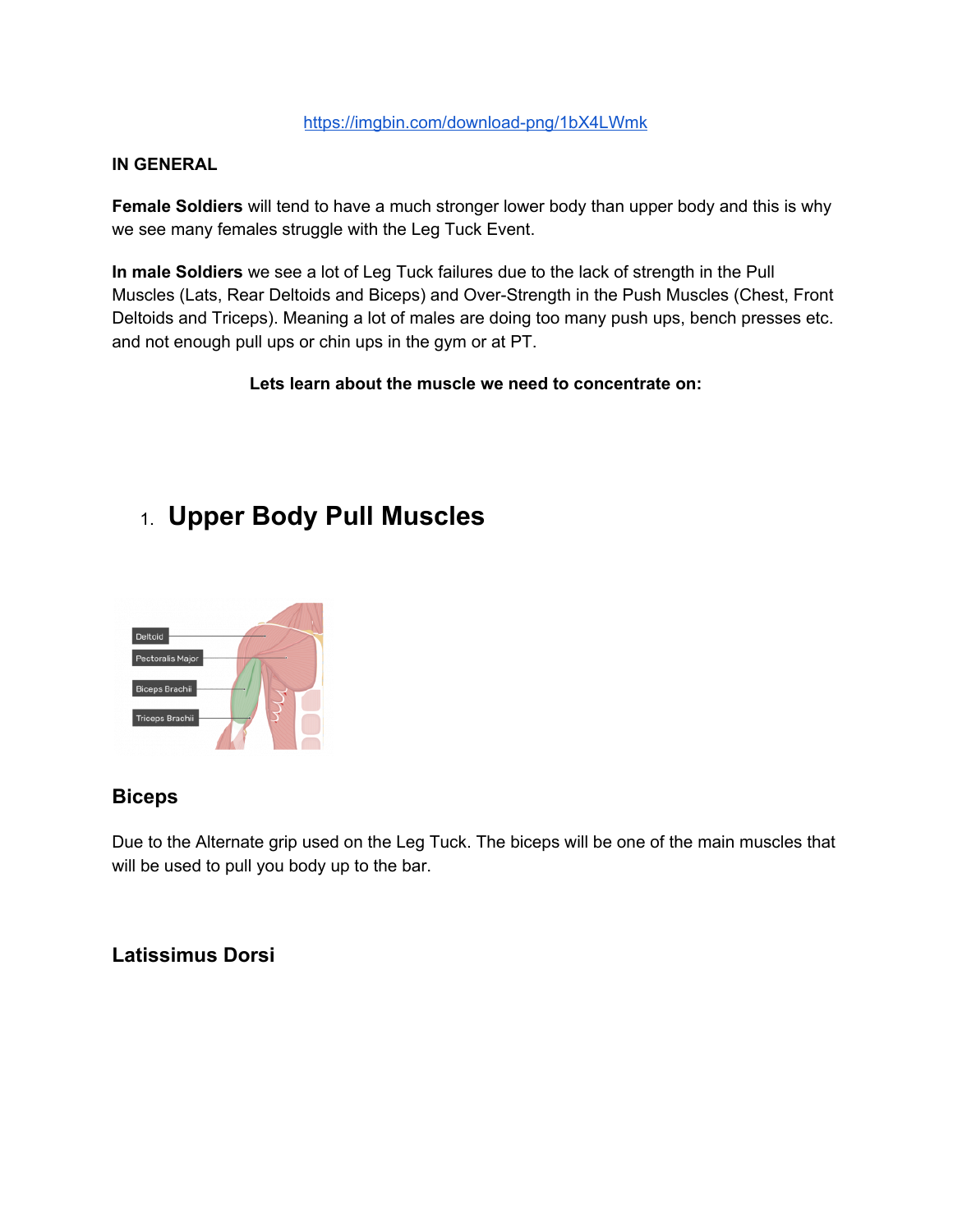[caption id="attachment\_1349" align="alignleft" width="256"]



Lat Dorsi - Leg Tuck Muscles[/caption]

The Latissimus Dorsi (or Lats) are the next main muscle in pulling your body up to the bar. These muscles are active anytime you do Chin Ups, Pull Ups, Dumbbell Rows or anytime you are PULLINGS weight/resistance towards you. When it comes to force production and the Leg Tuck the biceps are used more but, the Lats are the secondary movers and will assist you in a better / more controlled Leg Tuck towards the bar. THIS MUSCLE IS IMPORTANT!

### **Forearms and Grip** *(Hand)* **Muscles**



 $\odot$   $\cdots$ 

[caption id="attachment\_1350" align="alignright" width="167"] [https://teachmeanatomy.info/upper-limb/muscles/posterior-forearm/\[](https://teachmeanatomy.info/upper-limb/muscles/posterior-forearm/)/caption]

Look at all those fancy named muscles in your forearm. Yes, we need to train them all. Yes, they need to get strong and have good endurance. But don't worry, you don't need to train them all individually. Thank God. I can't tell you how many Soldiers (myself included) who record less Leg Tuck rep because their forearm grip gives out and they drop off the bar before the Lats or Core quit. If you cant hold your body weight on the bar. How on earth do you expect to do an Alt. Grip Chin Up and then bring your knees to your elbow? You simply can not. That is why this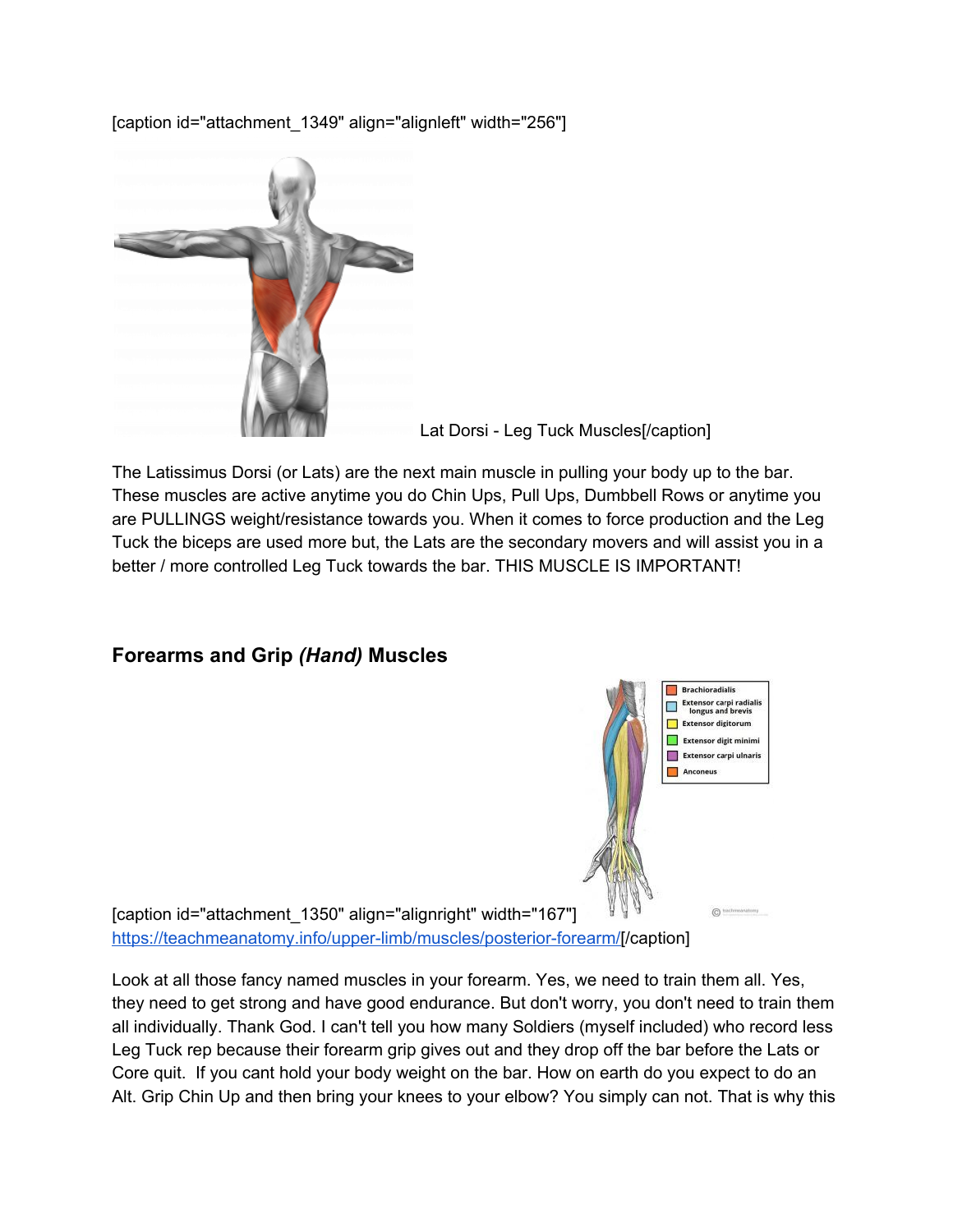muscle group needs to be trained and ready to go prior to attempting any Leg Tucks reps whatsoever.



Email: ArmyCombatFitness@gmail.com

# **Progressive Exercises For Pull Muscles**

- 1. **Body Rows**
- 2. **Hang and Hold**
- 3. **Alt Grip Negatives**
- 4. **Jack Knife Chin Ups**
- 5. **Knee Tuck Negatives**
- 6. **Band Chin/Alt Pull Ups**
- 7. **Chin Up Knee Tuck**
- 8. **Leg Tucks**

# **2. The Front Core Muscles**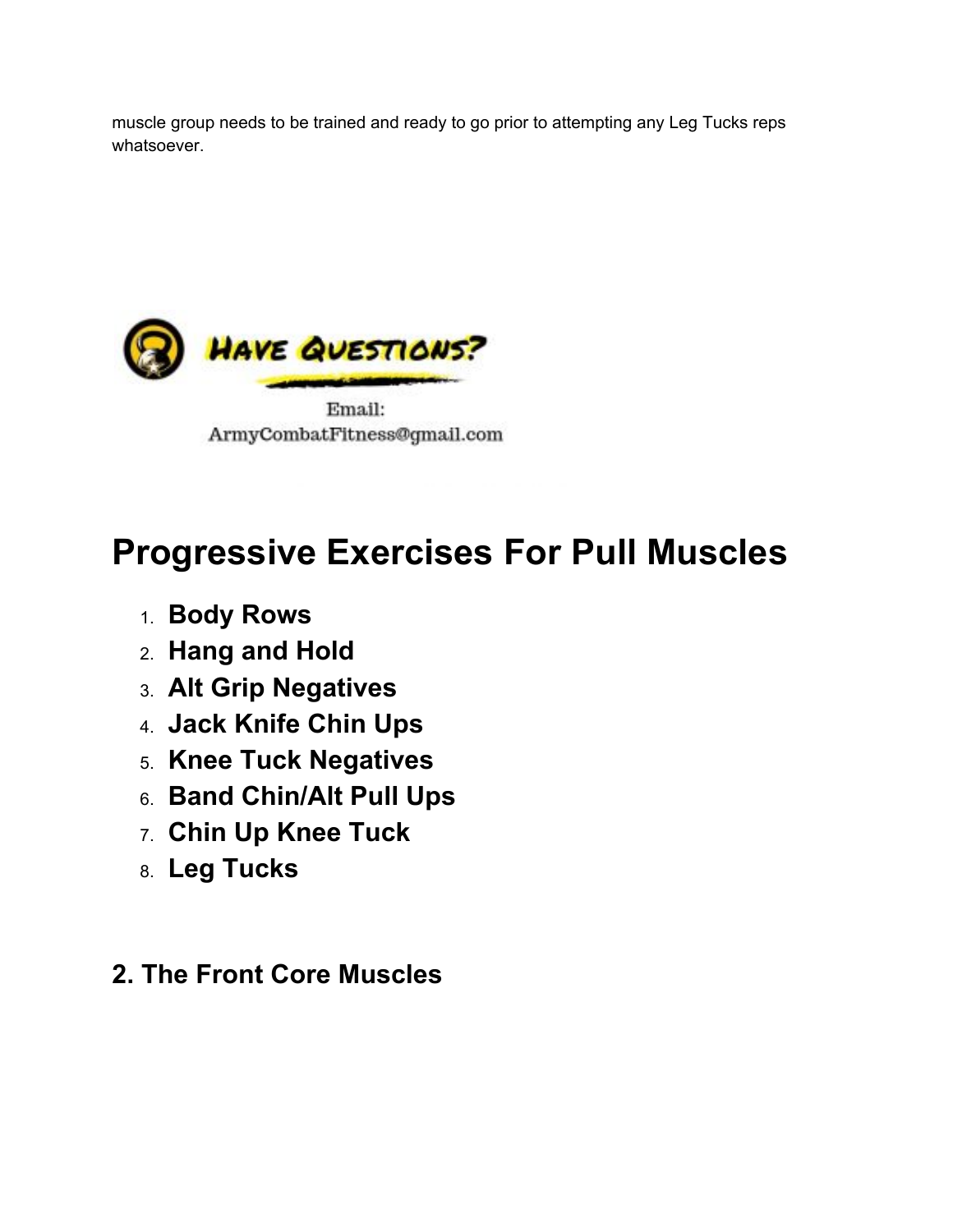

[caption id="attachment\_1351" align="aligncenter" width="300"]

### **1. Rectus Abdominis**

When we think of the Rectus Abdominal Muscles we instantly think 6 Pack! This is the muscle we all love to see on our bodies. These are the muscles that start to pop-out when our diet is on point and we have been training hard. The Rectus Abdominis connect the rip cage to your hips. The purpose of this muscle is to **tilt the rips and pelvis towards each other**. **Crazy! Thats exactly what we need to do while performing the Leg Tuck**. So yes this is the number one muscle we need to work in the core when it comes to bringing our knees to our chest during the Leg Tuck Event.

### **2. Internal and External Obliques**



[caption id="attachment\_1354" align="alignright" width="162"] FIGURE 1.2 The external and internal obliques. [www.pinterest.com\[](https://www.pinterest.com/pin/535435843169869602/?lp=true)/caption]

The obliques are know as the "Twisting Muscles" of the trunk. They allow our body to rotate at the hips and core.... OR they stop our body from twisting at the core and keep your body nice and steady. Ever see someone doing a Leg Tuck and they cant keep their body straight? You see them swinging all around and have poor form? Well, this is due to having weak internal and external Oblique Muscles. The more steady you can keep the body, the less twisting. This will conserve energy allow you to perform more reps on the Leg Tuck. Let's make sure we train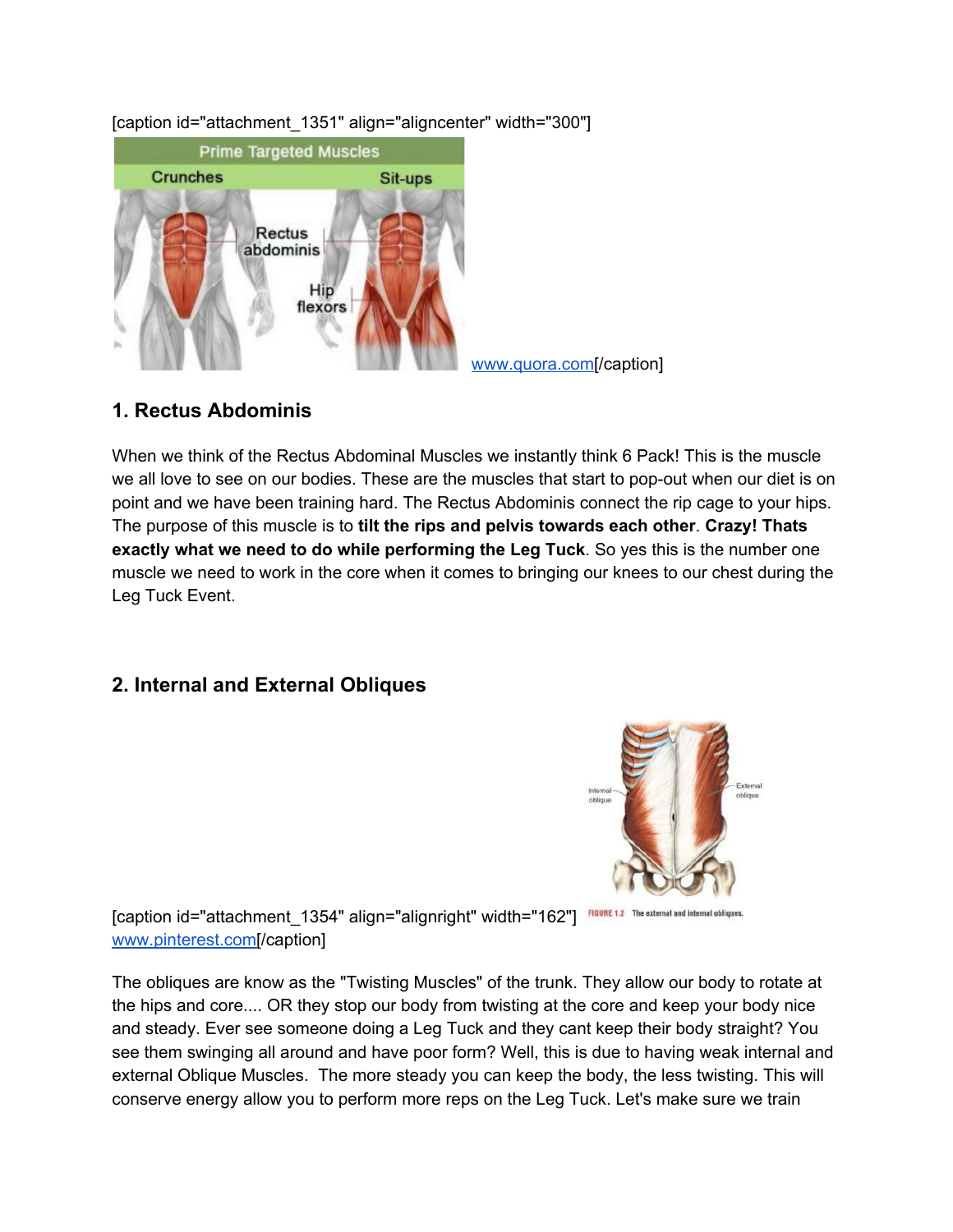these muscles regularly and allow our body to have control on the up and downward motion of the knees while performing Leg Tucks. We never know who will being grading us on the ACFT and what they will/will NOT count as a rep.

### **3. Iliopsoas**



[caption id="attachment\_1355" align="alignright" width="141"] [Iliopsoas](https://www.yoganatomy.com/psoas-resources/) -**[Wikipedia](https://www.yoganatomy.com/psoas-resources/)** en.wikipedia.org[/caption]

A very important muscle on the Leg Tuck. Why? Well, this is the **muscle that works after the Abs have brought your knees/Thighs past 90 degrees**. Meaning once your knees get past your hip area and you are about to bring the knees to you elbows... You know the hardest part of the leg tuck? Yea, that part. Training this muscle will allow us to get the knees to our elbow with ease. Lets start incorporating these bad boys in our training program so we can perform more Leg Tuck reps on the pull up bar.

### **4. Rectus Femoris**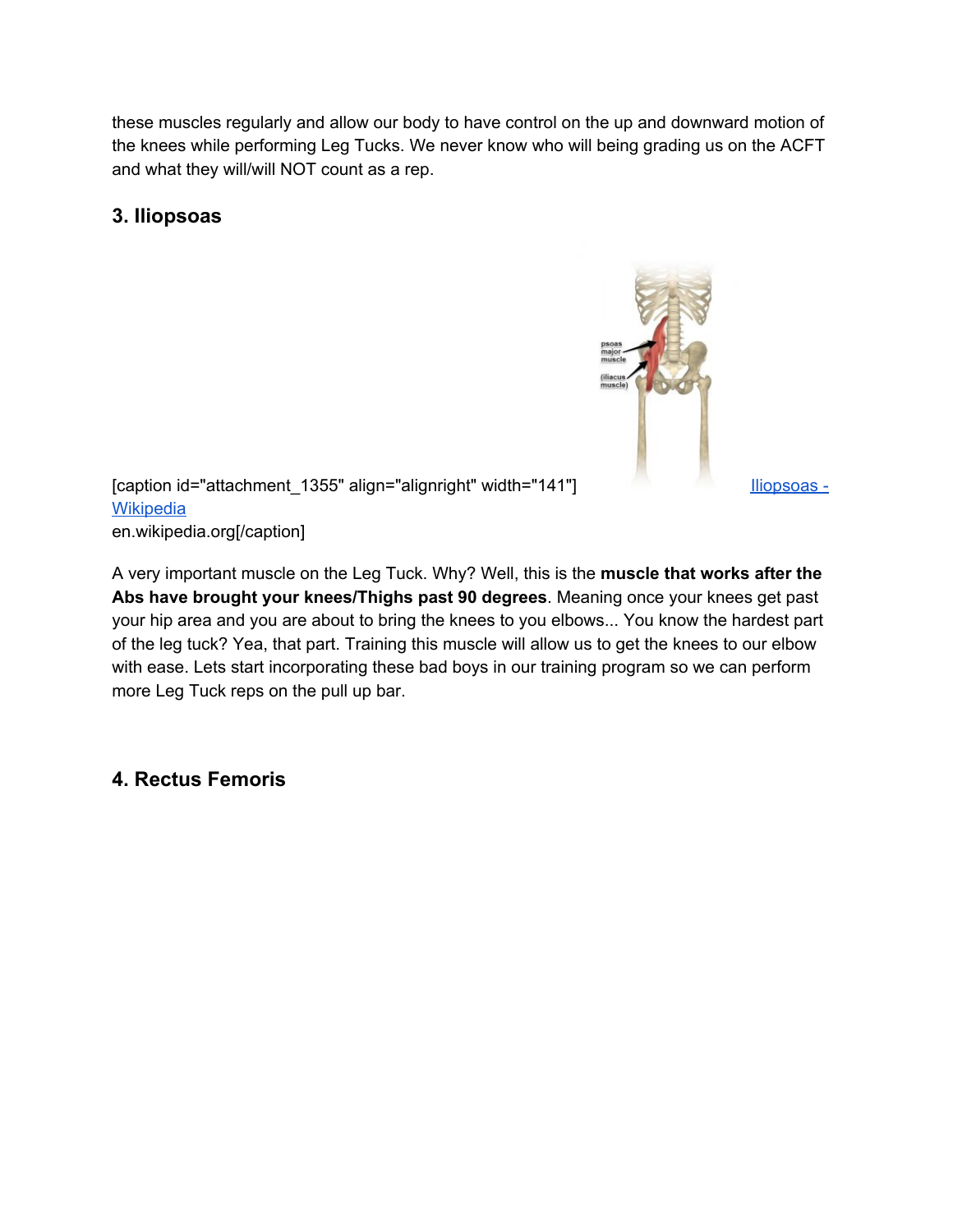

[caption id="attachment\_1356" align="alignleft" width="233"]

[http://www.dailybandha.com](http://www.dailybandha.com/2014/06/the-rectus-femoris-muscle-in-yoga.html?spref=pi)[/caption]

We have 4 muscles in the Quad. Oh snap! That's why the call them quads? Yes. The Rectus Femoris is one of the four quad muscle and is very important in the Leg Tuck.

You should know this muscle very well from doing the APFT. Remember doing your 2 minutes of sit ups and getting off the ground and wondering why your legs hurt but your abs do not? This is because your Rectus Femoris is apart of your Core. This muscle bring our torso towards the thighs or vice versa. A Leg Tuck Rep is just like doing a sit up... but much harder because you have to hold your body which is suspended off a bar while performing a pull up. So wither you are still taking the APFT or the ACFT this is a crucial muscle to train for getting a better PT score.



Email: ArmyCombatFitness@gmail.com

# **Progressive Exercises for Core Muscles**

- 1. **The Rower -**
- 2. **Planks -**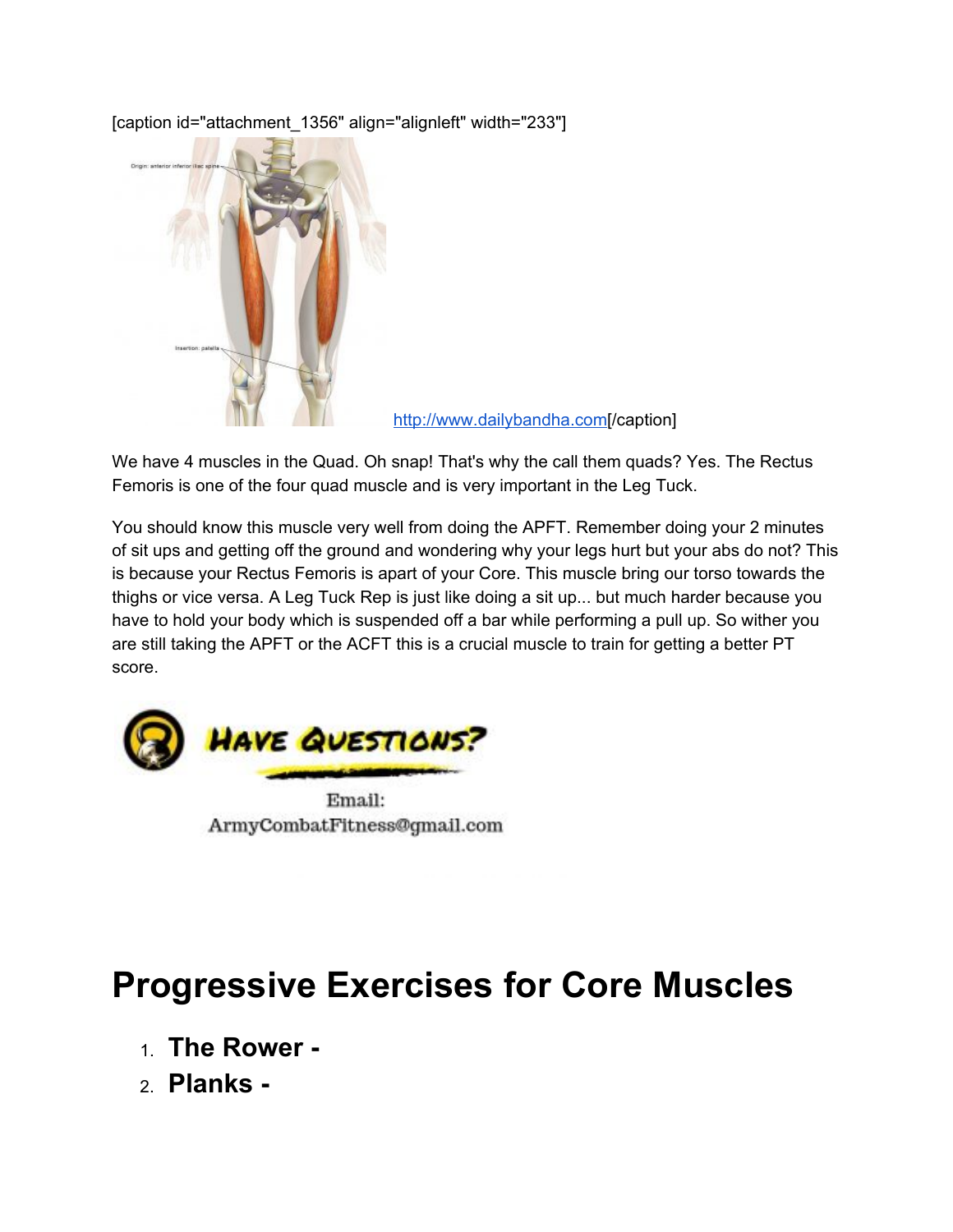- 3. **Bicycles Kicks -**
- 4. **V-Up (Army) -**
- 5. **Leg Tuck and Twists -**
- 6. **V-Up -**
- 7. **Weighted V-Up -**
- 8. **Wheel/BB Rollouts -**

# **Finisher Exercises to Improve Grip Strength**

# ● **Forearm Strength is KEY**

- **If you can't grip the bar and hold our bodyweight on the bar... How do you expect to do a single Leg Tuck Rep?** I do
- not think a further explanation is needed on the importance of our grip strength. ○ Any pull exercise will work grips strength Including Deadlifts (another ACFT
- Event)
- Please review and get familiar with Grip Strengthening exercises.

# ● **Gripping the Pull Up Bar**

- $\circ$  In general, you want to use a grip that you feel most comfortable with. There is no rule stating you have to use the Right or Left Grip. But you **MUST use an Alternating grip**. No other grip is authorized for the Leg Tuck.
- **It is recommended:**
	- If you are left hand dominate (left arm is your strong arm) you use the **Alternating Grip Left** - where you left hand is closest to your face. (see picture below)
	- If you are right hand dominated (right arm is your strong arm) you use the **Alternating Grip Right** - where your right hand is closest to your face. (see picture below)[caption id="attachment\_1360" align="aligncenter" width="434"]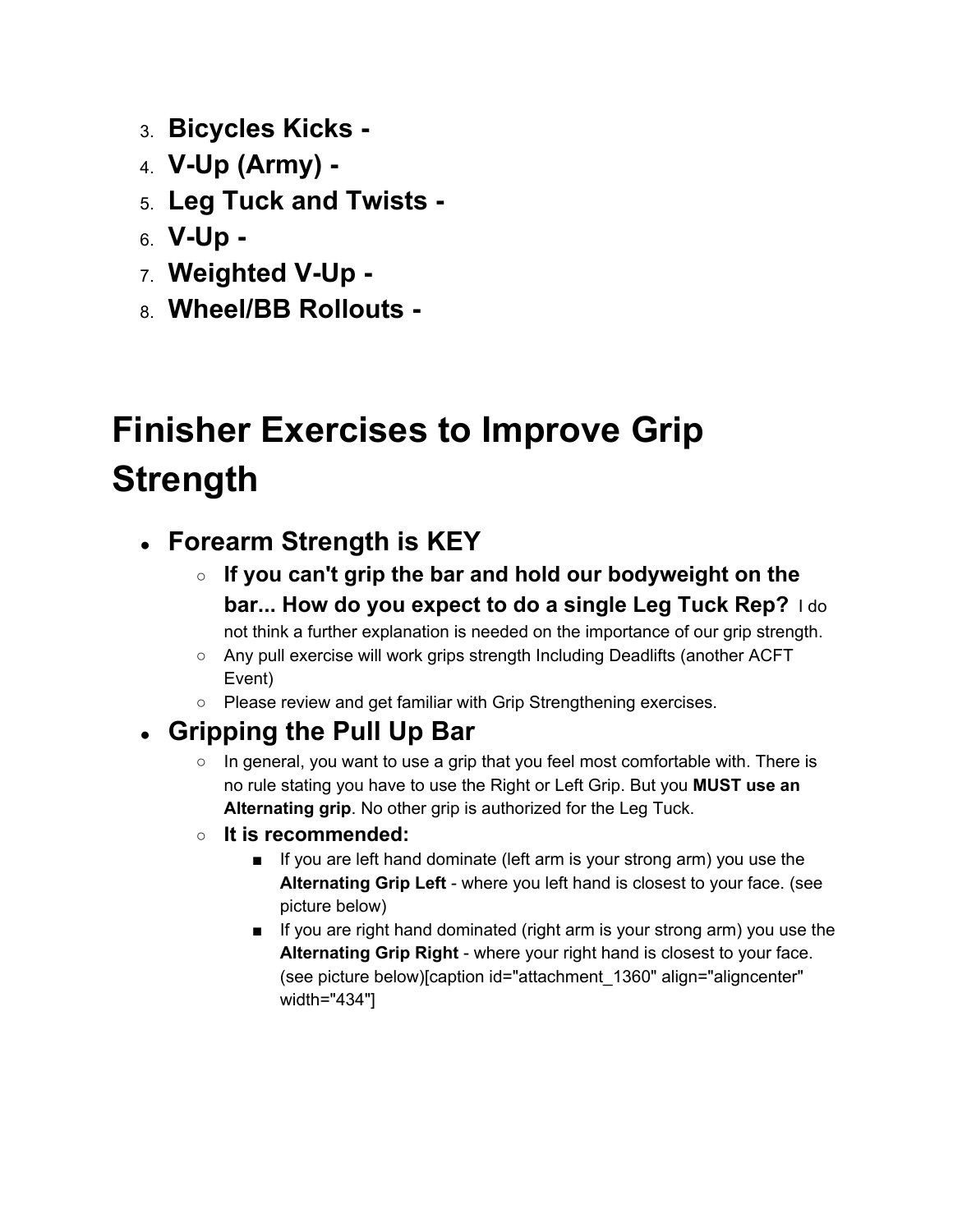

**Overhand Grip** 



Alternating Grip Left

Alternating Grip Right

[armyprt.com](http://armyprt.com/)[/caption]

# ● **Gripping Exercises for your Workouts**



**Get some pigs. Get some rope! Let's GET TO WORK!**

### **Hahah... just kidding. Sorry I had to put this picture in this post.**

Now let's get serious again and talk about some exercises for your forearm strength. These exercises are not only challenging for your forearms, but they will pose a mental challenge as well.

### **Farmer's Walk With Towel**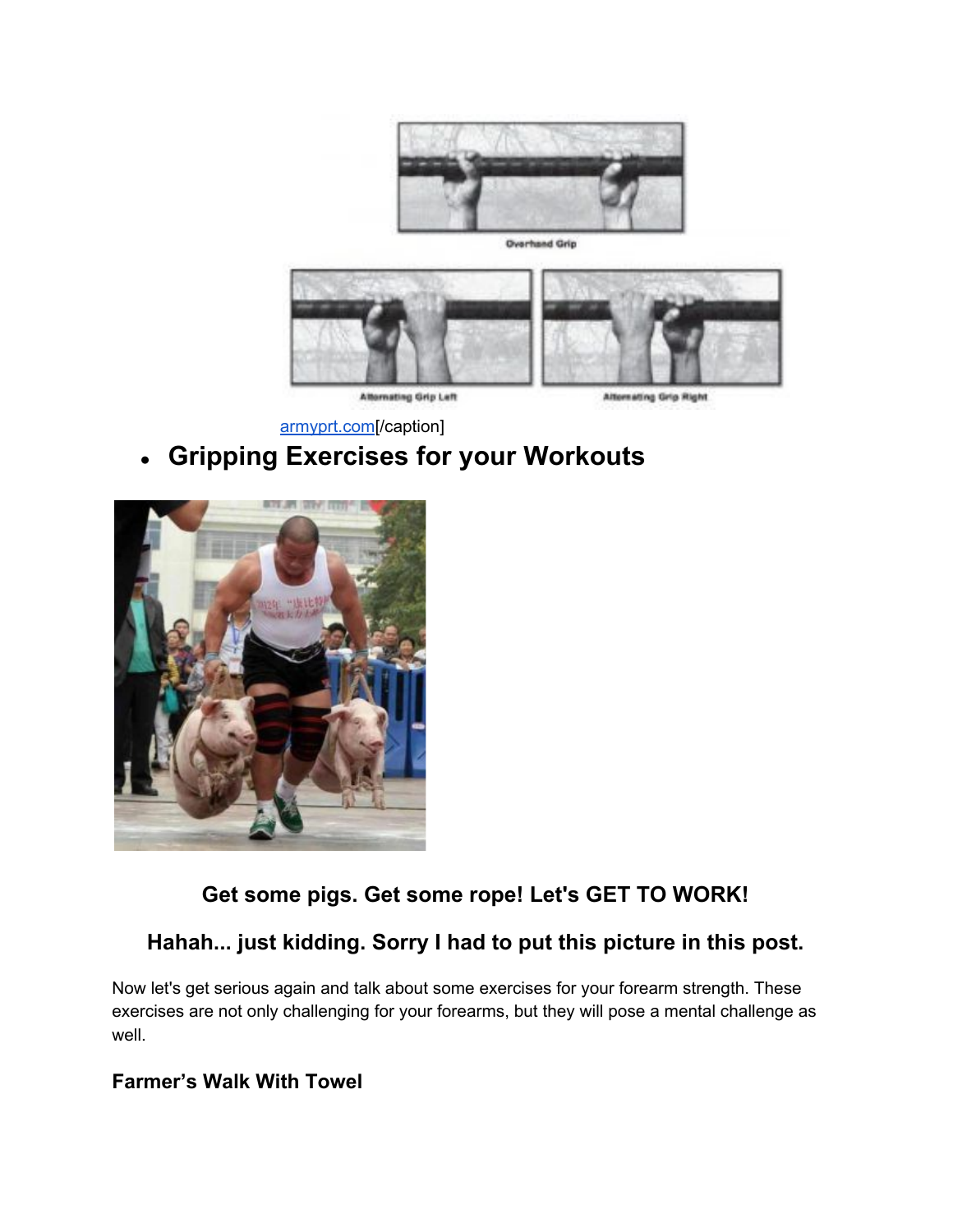

#### **How to perform:**

2 towels - 14 inches wide & 22 inches long

2 weights - you can use Plates, Dumbbells, or Kettlebells

Loop towel safely around the handle of your kettlebell/Dumbbell or through the center of the plates. Grip the 2 ends of the towel with good posture and shoulders back. Walk from the starting point to your end point 50 yards away. Your goal is to walk all the way to the 50 yard mark, turn around and bring the weights back. Rest 1 minute and perform again for 3 sets. Once you have mastered that. You want to drop your rest time to 30 second. Master that. Then drop your rest time to zero seconds. Meaning you will be carrying the weights for 300 yards with no rest. This is a great workout for mental strength and forearm strength at the end of your Leg Tuck Workout.

### **Plate Pinchers Farmers Walk**

[caption id="attachment\_1363" align="aligncenter" width="371"]



[https://breakingmuscle.com/fitness/bulletproof-your-grip-strength\[](https://breakingmuscle.com/fitness/bulletproof-your-grip-strength)/caption]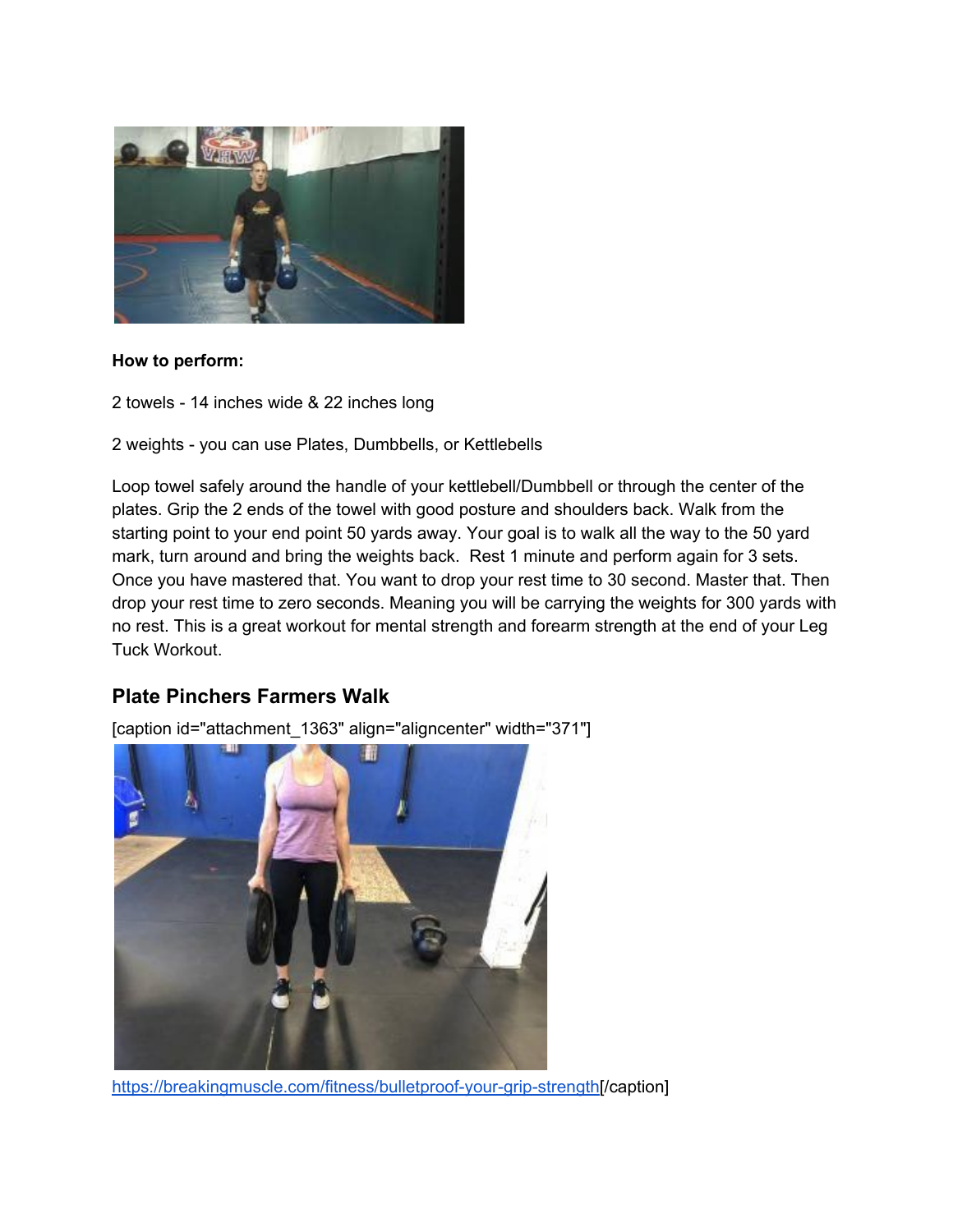**How to perform:**

**This is just a variation of the Farmer's Walk with Towel. Instead of gripping a towel you will use plates (see picture above) and follow the instructions above.**

# **The Leg Tuck Workout Program**

**Step 1 - Know your Level:**

- **Beginner: 0 -2 Leg Tucks**
- **Novice: 2-4 Leg Tucks**
- **Intermediate: 4-6 Leg Tucks**
- **Advanced: 7-10 Leg Tucks**

### **Step 2 - Your Workout:**

**Now you know what level you are... Find your workout below.**

**Level 1 Workout -**

**"I am able to perform 0-2 Controlled Reps"**

**Novice Leg Tuck Training Program -**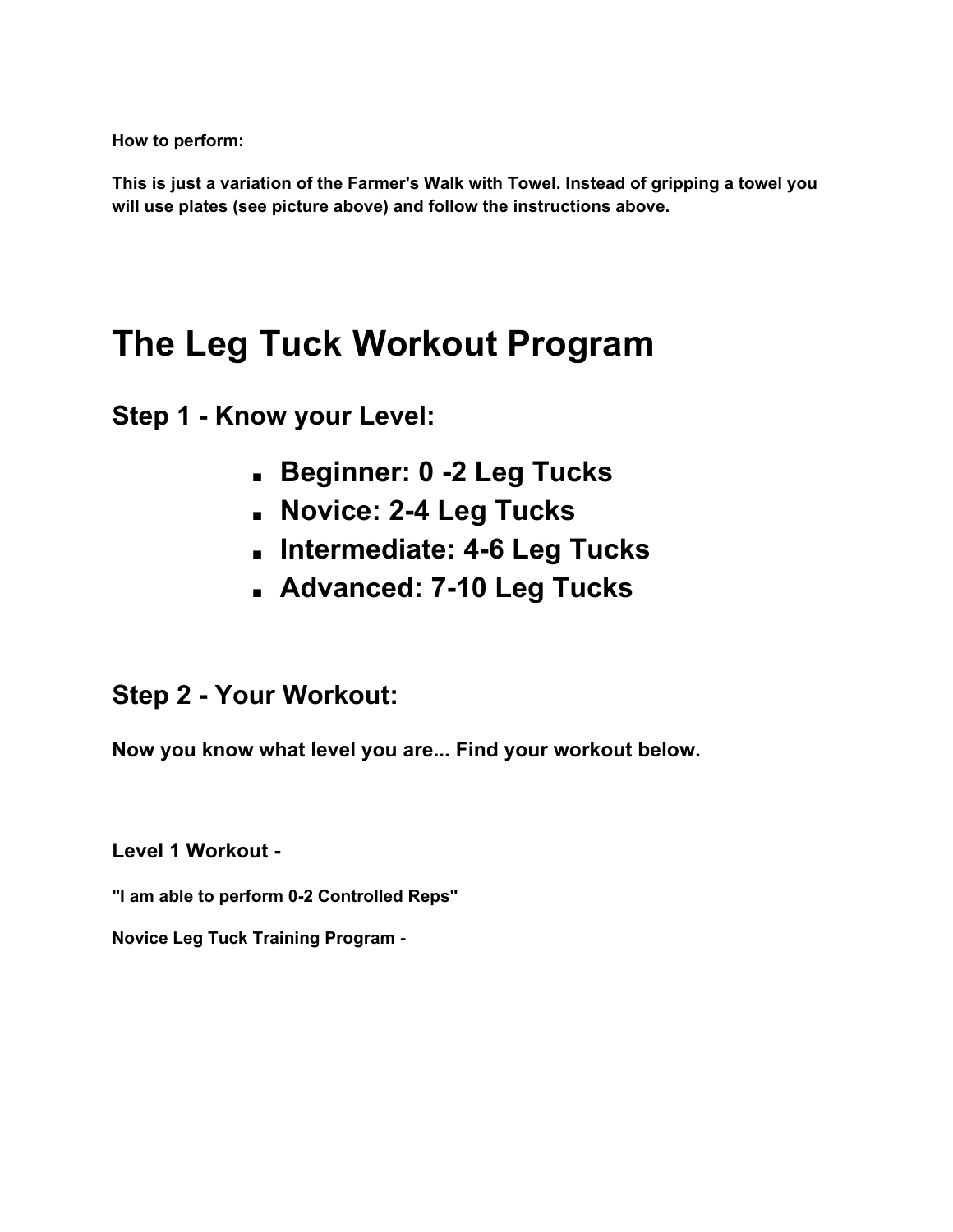| Level 1 - Beginner<br><b>Leg Tuck Workout</b> |                      |             |    |                |                           |
|-----------------------------------------------|----------------------|-------------|----|----------------|---------------------------|
|                                               |                      |             |    |                |                           |
| Super Set 1                                   | <b>Exercise</b>      | <b>Sets</b> |    | <b>Reps</b>    | NewPTtestArmy.com<br>Rest |
| 1a                                            | <b>Body Rows</b>     |             |    | $5 8-5$ reps   | No Rest                   |
| 1b                                            | Rower                |             | 51 | 16 reps        | 2 Min                     |
| <b>Super Set 2</b>                            | <b>Exercise</b>      | <b>Sets</b> |    | <b>Reps</b>    | Rest                      |
| 2a                                            | Hang and Hold        |             |    | 3 60 seconds   | No Rest                   |
| 2 <sub>b</sub>                                | Plank                |             |    | 3 60 seconds   | 2 Min                     |
| <b>Finisher</b>                               | <b>Exercise</b>      | <b>Sets</b> |    | <b>Reps</b>    | Rest                      |
| 3                                             | Farmer Walk w/ Towel |             |    | 3 50 Yard Walk | 60sec(0s if poss)         |

**\_\_\_\_\_\_\_\_\_\_\_\_\_\_\_\_\_\_\_\_\_\_\_\_\_\_\_\_\_\_\_\_\_\_\_\_\_\_\_\_\_\_\_\_\_\_\_\_\_\_\_\_**

[caption id="attachment\_1386" align="alignnone" width="613"]

Leg Tuck Workout Program Level 1 - Beginner[/caption]

### **Level 2 Workout -**

### **"I am able to perform 2-4 Controlled Reps"**

### **Beginner Leg Tuck Training Program**

[caption id="attachment\_1387" align="alignnone" width="611"]

| <b>Level 2 - Novice</b><br><b>Leg Tuck Workout</b> |                           |             |                 |                           |  |
|----------------------------------------------------|---------------------------|-------------|-----------------|---------------------------|--|
|                                                    |                           |             |                 |                           |  |
| Super Set 1                                        | <b>Exercise</b>           | <b>Sets</b> | <b>Reps</b>     | NewPTtestArmy.com<br>Rest |  |
| 1a                                                 | Partner Jack Knife ChinUp | 5           | $8 - 5$         | No Rest                   |  |
| 1b                                                 | V-Up Army                 | 5           | 16              | 2 min                     |  |
| <b>Super Set 2</b>                                 | <b>Exercise</b>           | <b>Sets</b> | <b>Reps</b>     | <b>Rest</b>               |  |
| 2a                                                 | <b>Alt Grip Negatives</b> | 3           | 5               | No Rest                   |  |
| 2 <sub>b</sub>                                     | Bicycles (Elbow to Knee)  | 3           | 16 (controlled) | 2 min                     |  |
| <b>Finisher</b>                                    | <b>Exercise</b>           | <b>Sets</b> | Reps            | Rest                      |  |
| 3                                                  | <b>Plate Pinchers</b>     | 3           | 50 Yard Walk    | 60sec(0s if poss)         |  |

Leg Tuck Workout Program Level 2 - Novice[/caption]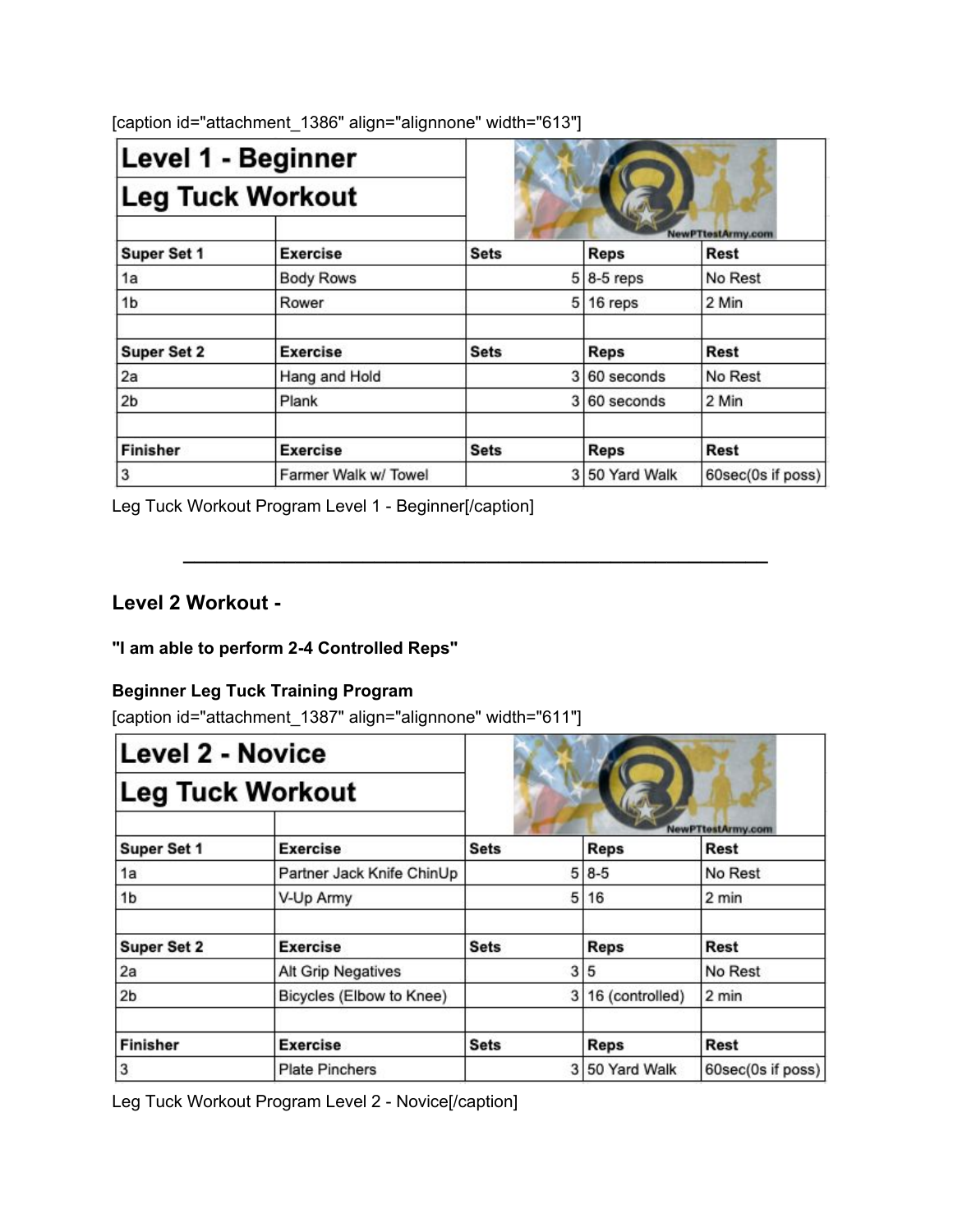### **Level 3 Workout -**

### **"I am able to perform 4-6 Controlled Reps"**

### **Intermediate Leg Tuck Training Program**

[caption id="attachment\_1388" align="alignnone" width="612"]

| Level 3 - Intermediate<br><b>Leg Tuck Workout</b> |                            |             |                 |                                  |
|---------------------------------------------------|----------------------------|-------------|-----------------|----------------------------------|
|                                                   |                            |             |                 |                                  |
| Super Set 1                                       | <b>Exercise</b>            | <b>Sets</b> | <b>Reps</b>     | NewPTtestArmy.com<br><b>Rest</b> |
| 1a                                                | Band Chin Up / Alt Grip    |             | $5 8-5$         | No Rest                          |
| 1 <sub>b</sub>                                    | V-Up                       | 5           | 16              | 2 min                            |
| <b>Super Set 2</b>                                | <b>Exercise</b>            | <b>Sets</b> | <b>Reps</b>     | <b>Rest</b>                      |
| 2a                                                | <b>Knee Tuck Negatives</b> | 3           | 5               | No Rest                          |
| 2 <sub>b</sub>                                    | Leg Tuck and Twist         | 3           | 16 (controlled) | 2 min                            |
| <b>Finisher</b>                                   | <b>Exercise</b>            | <b>Sets</b> | <b>Reps</b>     | <b>Rest</b>                      |
| 3                                                 | Farmer Walk w/ Towel       | 3           | 50 Yard Walk    | 60sec(0s if poss)                |

**\_\_\_\_\_\_\_\_\_\_\_\_\_\_\_\_\_\_\_\_\_\_\_\_\_\_\_\_\_\_\_\_\_\_\_\_\_\_\_\_\_\_\_\_\_\_\_\_\_\_\_\_**

**\_\_\_\_\_\_\_\_\_\_\_\_\_\_\_\_\_\_\_\_\_\_\_\_\_\_\_\_\_\_\_\_\_\_\_\_\_\_\_\_\_\_\_\_\_\_\_\_\_\_\_\_**

Leg Tuck Workout Program Level 3 - Intermediate[/caption]

### **Level 4 Workout -**

**"I am able to perform 7-10 Controlled Reps"**

**Advanced Leg Tuck Training Program**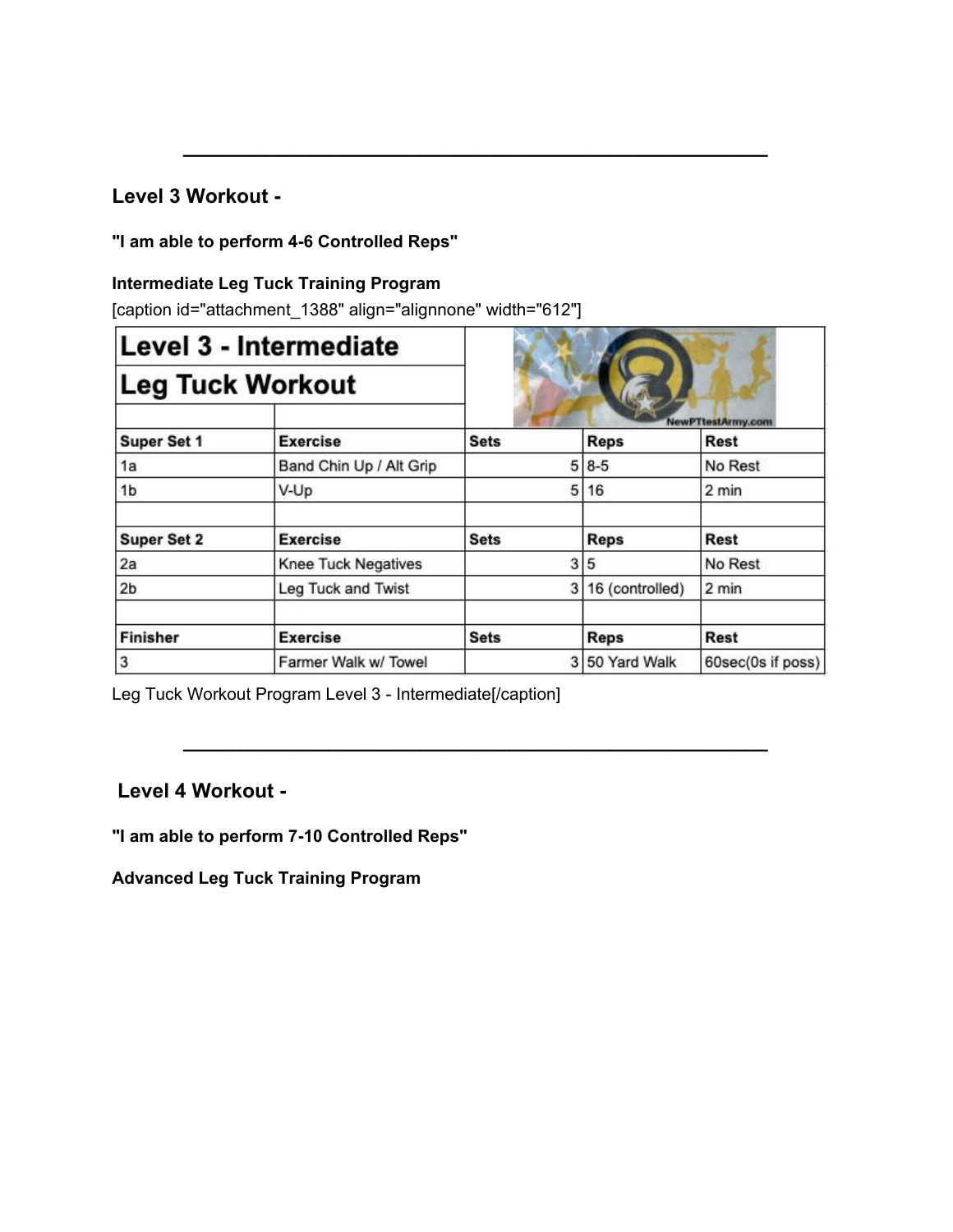| <b>Level 4 - Advanced</b><br><b>Leg Tuck Workout</b> |                        |             |                 |                           |
|------------------------------------------------------|------------------------|-------------|-----------------|---------------------------|
|                                                      |                        |             |                 |                           |
| Super Set 1                                          | <b>Exercise</b>        | <b>Sets</b> | <b>Reps</b>     | NewPTtestArmy.com<br>Rest |
| 1a                                                   | <b>Leg Tucks</b>       |             | $5 8-5$         | No Rest                   |
| 1b                                                   | Wheel / BB Roll Outs   | 5           | 16              | 2 min                     |
| <b>Super Set 2</b>                                   | <b>Exercise</b>        | <b>Sets</b> | <b>Reps</b>     | <b>Rest</b>               |
| 2a                                                   | Chin Up with Knee Tuck | 3           | 5               | No Rest                   |
| 2 <sub>b</sub>                                       | Weighted V-Up          | 3           | 16 (controlled) | 2 min                     |
| <b>Finisher</b>                                      | <b>Exercise</b>        | <b>Sets</b> | <b>Reps</b>     | <b>Rest</b>               |
| 3                                                    | <b>Plate Pinchers</b>  |             | 3 50 Yard Walk  | 60sec(0s if poss)         |

[caption id="attachment\_1389" align="alignnone" width="612"]

Leg Tuck Workout Program Level 4 - Advanced[/caption]

Write down or Print out the Workout Program Beginner (level 1) to Advanced (level 4) are in a downloadable PDF for you. ENJOY!

**\_\_\_\_\_\_\_\_\_\_\_\_\_\_\_\_\_\_\_\_\_\_\_\_\_\_\_\_\_\_\_\_\_\_\_\_\_\_\_\_\_\_\_\_\_\_\_\_\_\_\_\_**



Leg Tuck [Workouts](https://newpttestarmy.com/wp-content/uploads/2019/09/Leg-Tuck-Workouts-ACFT-Training-Program-Sheet1.pdf) - ACFT Training Program - Level 1, 2, 3, & 4

### **Step 3 - Learn:**

Watch the videos above (in the beginning of this page) and learn the Exercises before performing Leg Tuck Workouts.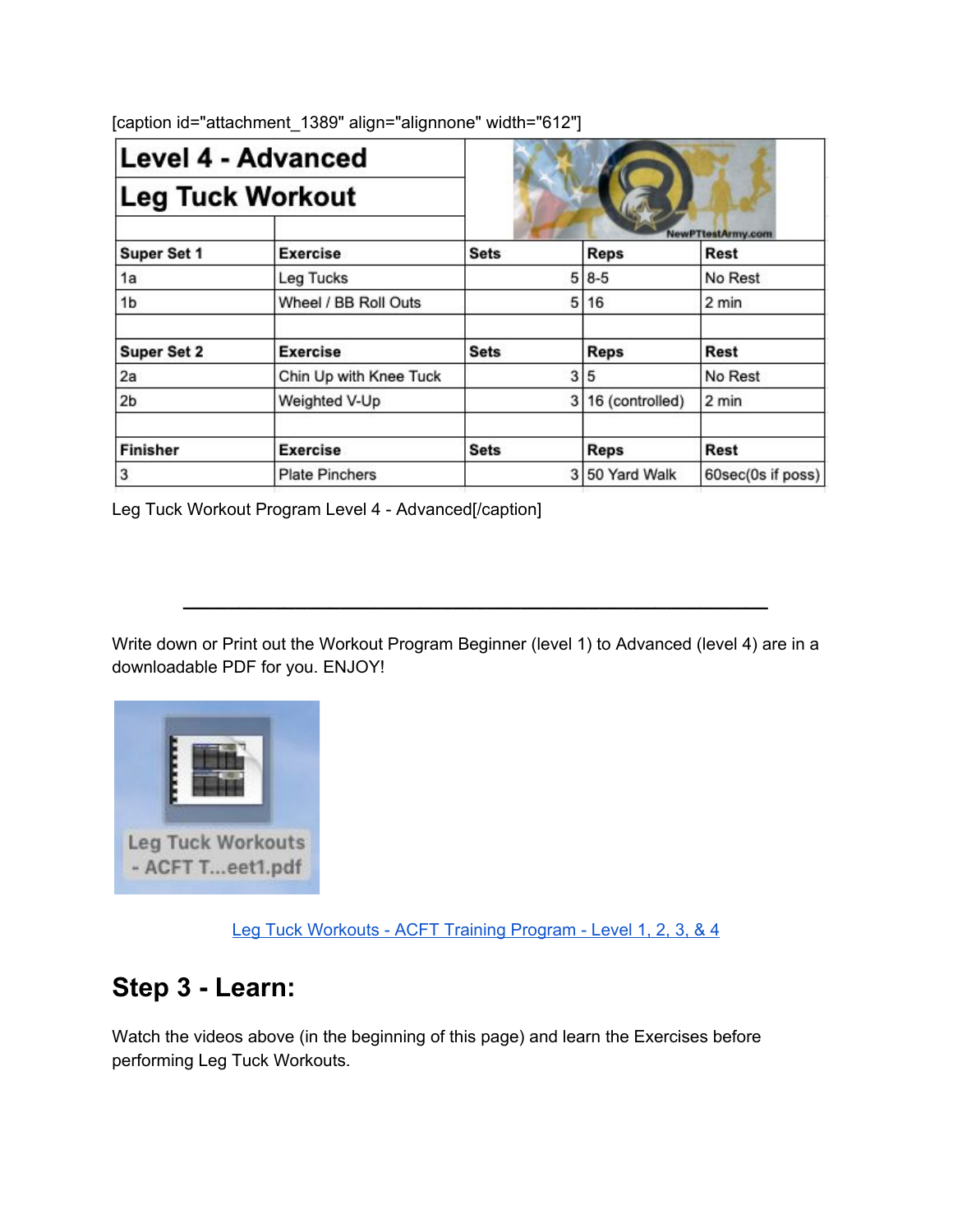# **Step 4 - Execute:**

- **Schedule your workouts**
	- [caption id="attachment\_1407" align="alignnone" width="1010"]

| <b>Barbalan</b> | Transday.       | Thursday.            | Triday. | <b><i>Callenger</i></b> | Barning |  |
|-----------------|-----------------|----------------------|---------|-------------------------|---------|--|
|                 | Log Tods Newton | class finals binaday |         | Log Turk Space          |         |  |
|                 |                 |                      |         | and the company         |         |  |

Example 1: Novice Leg Weekly Tuck Split (Level 2)[/caption][caption id="attachment\_1406" align="alignnone" width="1020"]

| <b>CONTRACTOR</b> | The Company of the Co<br>the property of the control of the<br> |  | <b>CONTRACTOR</b><br><b>STATE</b>             | <b>CONTRACTOR</b>                            | and the property of the con- |
|-------------------|-----------------------------------------------------------------|--|-----------------------------------------------|----------------------------------------------|------------------------------|
| ___               | <b>CONTRACTOR</b>                                               |  | The company's the company's company's<br>____ | the country of the country of the country of |                              |
|                   |                                                                 |  |                                               |                                              |                              |

Example 2: Leg Tuck Weekly Split (Level 2)[/caption]

- **3 TIMES A WEEK** if you notice that the Leg Tuck Event is what you struggle with most on the ACFT. I recommend doing these workouts 3 TIMES A WEEK
- **Schedule** Workouts so you can **give muscles a day of rest**
	- Example MON, WED, FRI
	- or TUE, THURS and SAT
- **Time**. Remember this is extra work that **YOU NEED TO DO on your OWN TIME** if you want to improve your Leg Tucks for the ACFT. **YOU NEED TO MAKE THE TIME.**

### ● **Equipment, No excuses:**

- **Bands** they are very inexpensive and a MUST investment. Go and borrow bands from the gym, the Beaver Fit or buy some online. Too Easy.
- **Plates** If you do not own plates for grip exercises. Go to the Gym or load up your high speed Army green duffle bags with some weight.
- **Wheel** They cost \$12... go to the PX and buy a wheel. Or you can just use the barbells in the gym and put small weights on the sides of the barbell.
- **Towels** We all have towels... Unless you don't shower, we have a bigger problem then Leg Tuck workouts to worry about then.
- **Time** These workouts should only take 45 minutes. Unless you are just starting out and taking longer breaks and prescribed. 45 min is all you need. You can do these on your time off. One Workout requires a battle buddy (if you don't have a battle buddy use Bands or vice versa) but for the most part all of these workouts need little equipment and can be done at the gym, in your barracks room, at home or outside on base (find the Pull Up Bars and Dip Bars on your base).

### ● **LEVEL UP!**:

○ To advance from Beginner (level 1) to Advanced (level 4)